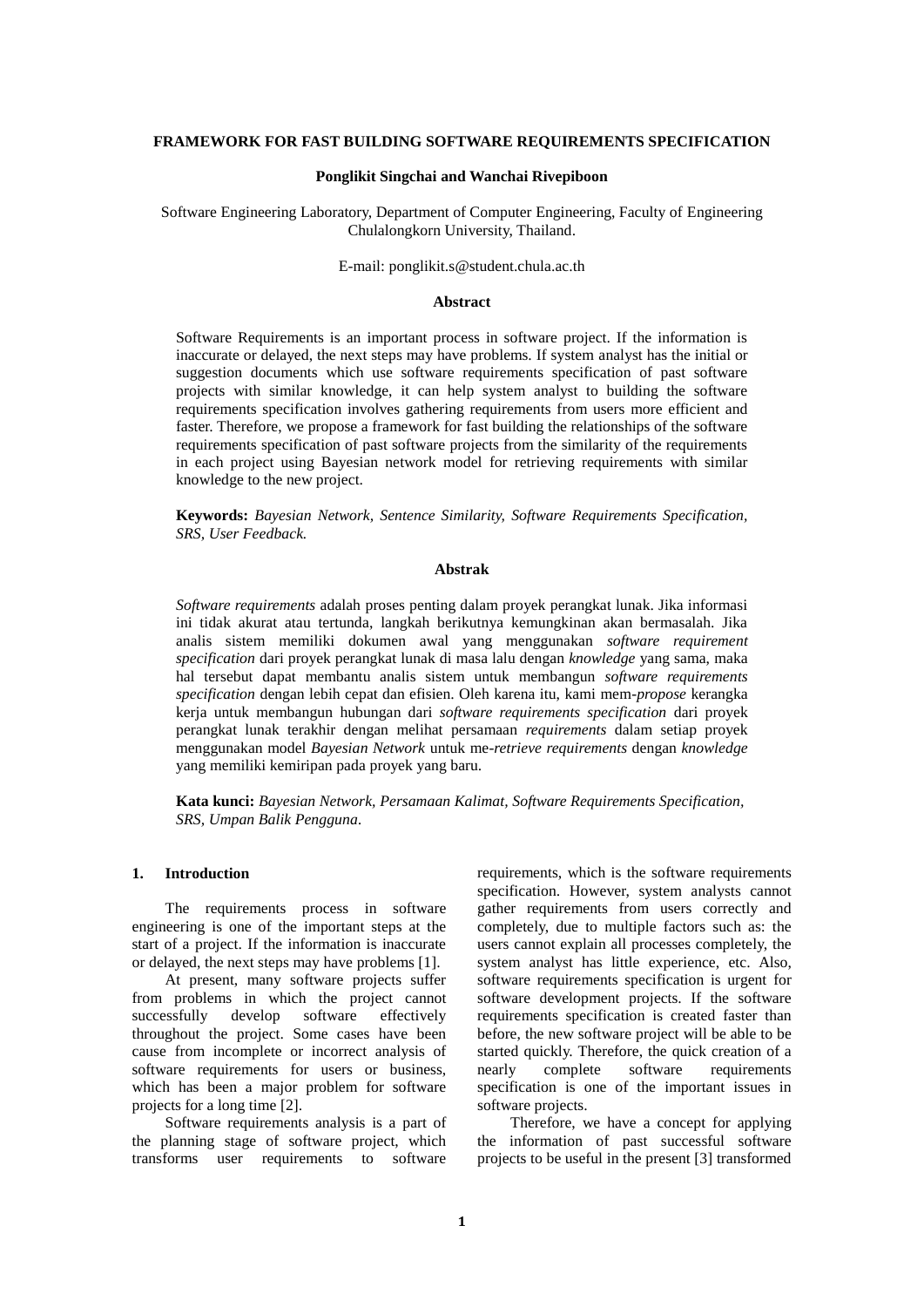from user requirements, consisting of functional requirements and non-functional requirements, then building relationships to link the relevant network using the theory of Bayesian network, to help in quickly obtaining a new software requirements specification which is nearly complete.

User requirements are retrieved from the relationship network for obtaining software requirements specification which is query or details for gathering and analyzing software requirements more complete and faster than before.

### **2. Background**

#### *2.1. Software Requirements Specification*

The software requirements specification [4] is a document which is used in software development as an agreement of understanding between the user and the software developer. This research will store past software requirements specifications. In the past, according to the standard IEEE 830 [5] in a database for querying requirements, to help system analysts get software requirements specification that is very similar to the user requirement.

## *2.2. Sentence Similarity*

Measuring sentence similarity [6] is to compare the similarity between two sentences, each of which is represented by a vector of size N (N-Dimensional Vector) to maintain the weight of each word in the sentence (N-Dimensional Vector in Term Space) to obtain the word similarity between two sentences, with which the sentence similarity with others sentences in software requirements specification is measured to determine whether each sentence is similar or not, for further determining the statistical probability. Sentence similarity will be measured from the cosine of the angle between the two sentence vectors. If two sentences are very similar, the vectors of two sentences will overlap almost completely so the angle is very small, and the cosine value will be very high. The maximum value of the similarity measure in this method is equal to 1, which by definition is when the angle between the two vectors is 0 degrees, that is, the two vectors have the same direction. But the minimum value of the similarity measure in this way is equal to 0, which by definition is when the angle between the two vectors is 90 degrees, that is, the two vectors have different directions. The formula for sentence similarity is [7] as follows:

$$
Sim(Si, Sj) = \sum_{ti \in SI} \sum_{tj \in Sj} \frac{sim(t, tj)}{\sqrt{|Si||Sj|}} \qquad (1)
$$

From (1), if we measure the sentence similarity of 2 sentences, for which the first sentence is from the software requirements specification document and the second sentence is a software requirements specification consisting of purpose, scope, requirements, functional requirements, non-functional requirements, the similarity value is 0.47.

## *2.3. Bayesian Network*

A Bayesian Network [**8]**, [**9]** is a probability relationship which is cause-and-effect related. In this research, the various parts of software requirements specification are linked for with a relationship of the probability that if the event A occurs, then the event B will occur too.

We create the network by representing the nodes with topics in software requirement specification, namely, purpose, scope, user<br>requirements, function requirements, nonfunction requirements, nonfunctional requirements instead to link with probability in same project, which uses a probability formula for finding the relationships of software requirements specification as follows:

$$
P: F, NF, R, S, P) = P(F|R, S, P) * P(NF|R, S, P) * P(R|S, P) * P(S|P) (2)
$$

Equation (2) is used for creating initial software requirements specification based on the probability of Bayesian network.

#### **3. Related Works**

In 2010, Anas Mahmoud proposed software requirements retrieval from functional requirements of past projects by storing requirements from successful projects as a library of functional requirements, which is a database [10] that a system analyst can input a query to retrieve functional requirements as shown in Fig. 1.



Fig 1. Storage and retrieval in functional requirements.

From Fig 1, when user inputs a query, the query will retrieve functional requirements in the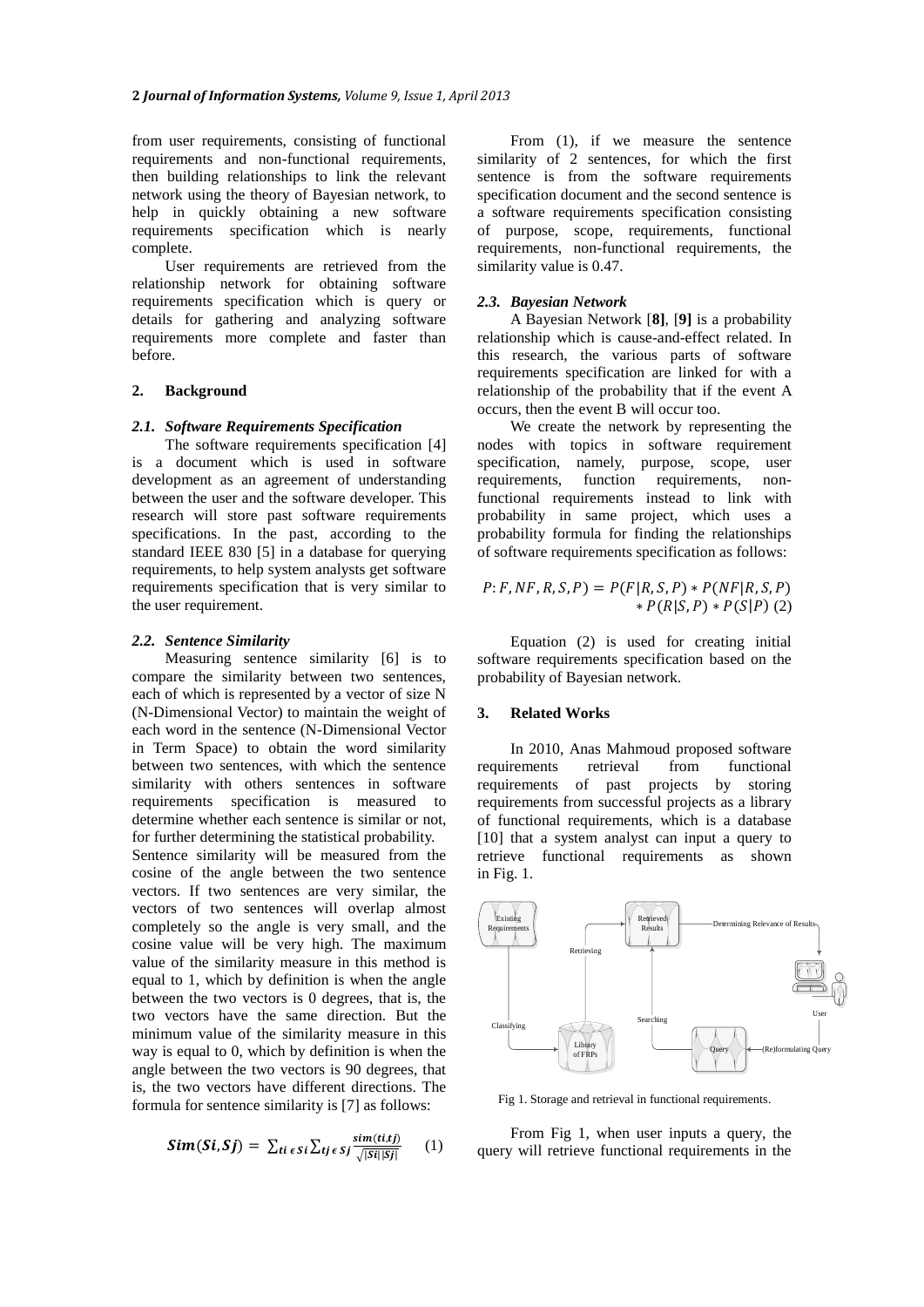database for obtaining the retrieved results for user to decide.

From this research, we have a concept of using information other than functional requirements, such as the purpose of the project, the scope of the project, software requirements, and non-functional requirements to create a relationship of each part for compositing the initial software requirements specification, which will allow gathering requirements process to be achieved more quickly.

In 2010, Tao Zhang proposed software requirements retrieval using semantic ontology and user feedback, which is retrieved in many domains, and using the user feedback for adjusting the weight of query [11], for obtaining more precise information as shown in Fig. 2.



Fig 2. Retrieval by semantic ontology and user feedback.

From Fig 2, when the user inputs a query or factor, then semantic ontology will identify specific requirements or the relevant domain. After the system shows the results, then the user can give a score on how correct they think that these requirements are.

From this research, we have a concept of using user feedback to assist in more accurate retrieval of requirements.

## **4. Methodology**

From the new concepts for quickly building software requirements specification, the steps can be described as detailed as the following:

## *2.1. Separating the structure of the software requirements specification*

We separate the software requirements specification into the following topics in software requirements specification using the standard IEEE830:

- 1. Purpose of Project
- 2. Scope of Project
- 3. Software Requirements
- 4. Functional Requirements
- 5. Non-functional Requirements

The relationship of each topic is shown in Fig. 3.



Fig 3. Relationship of topics in software requirements specification

The content in Fig. 3 shows the relationship of topics in software requirements specification. When starting a software project, the purpose of the project is created for explaining the purpose of the project clearly and understand what is doing. After obtaining the purpose of the project, then the scope of the project needs to be identified. The project and scope of project is relationship in same direction. And scope of project extend clearly for purpose of project. When the purpose and scope of the project are obtained, then gathering and analyzing the user or business requirements which same direction as purpose and scope of project for knowing the true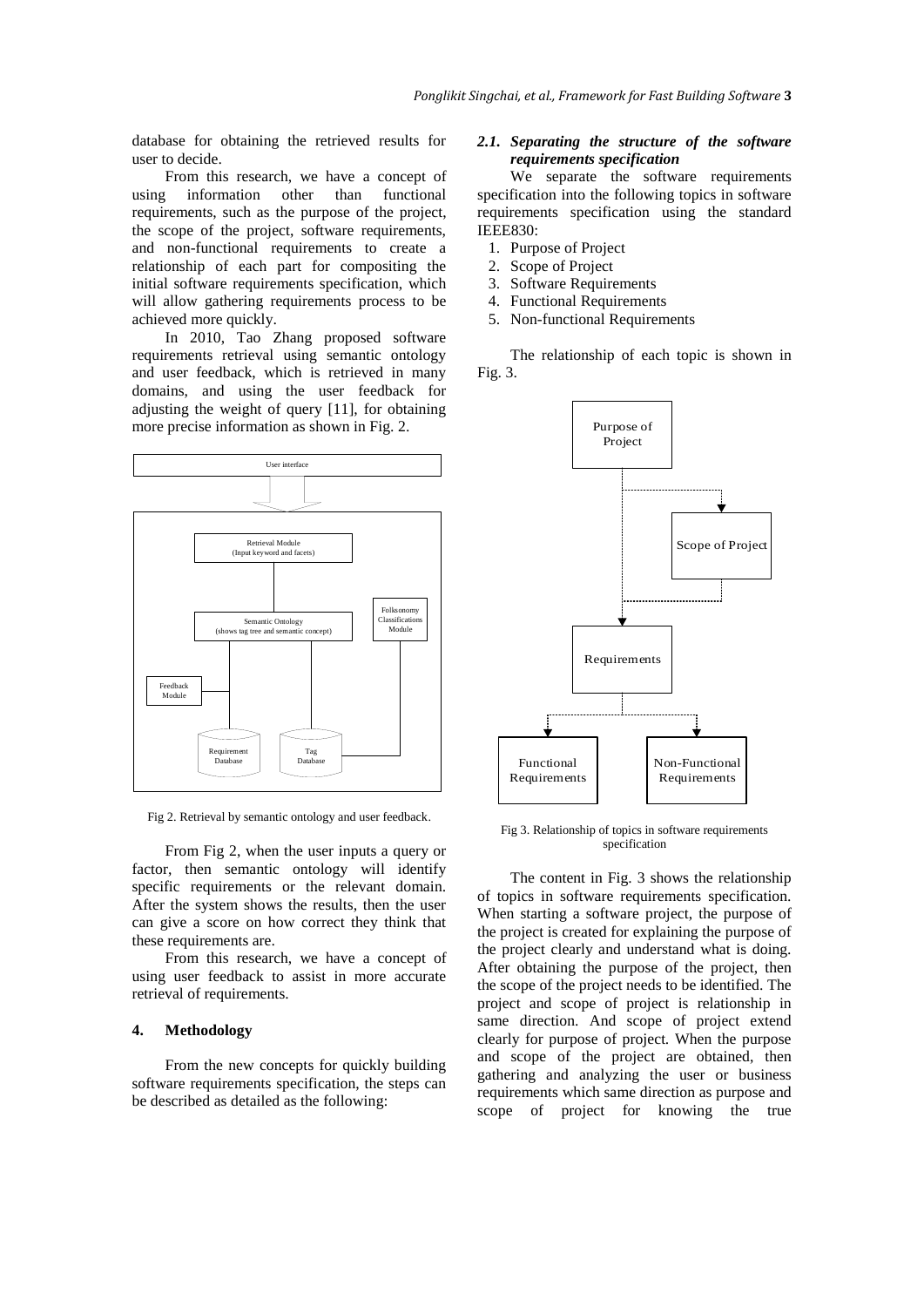requirements and something which develop initial. When user requirements are obtained, then the analysis and design are performed for creating functional requirements for developing what function the software should have and understand in more detail. Also, the user requirements can be analyzed for system performance requirements or non-functional requirements which it cannot identify functional requirements clearly, such as, system must complete the work in ten second.

When separating sentences in each topic in the software requirements specification, it is checked whether each sentence in same topic is similar or not, by measuring sentence similarity.

### *2.2. Measure sentence similarity*

After separating sentences in each topic in the software requirements specification, the sentence similarity is measured in each sentence within the same topic in software requirements specification from the previous step using (1), which will produce a similarity value between 0 and 1 to determine whether or not, the sentences are the same. If similarity value is less than 0.9, they are different sentences. If similarity value is more than 0.9, they are the same sentences.

Afterwards, statistics for probability are created from past software projects using the theory of Bayesian network to create a database of relationship of software requirements specification of past software projects.

## *2.3. Building Bayesian Network using probability of relationship on past software projects*

After measuring sentence similarity in each sentence, statistics from information of past software projects are obtained using same sentence in same topic, then related sentences are retrieved from subsequent topics such as purpose and scope A occur requirement B, C, D how much probability. If the sentences for the purpose and scope differ from purpose and scope A, it will be purpose and scope B. The probability of relationship is shown in Fig.4, which is a database of relationship of software requirements specification of past software projects for retrieval for create initial software requirements specification as shown in Fig. 4.

The content in Fig. 4 shows an example of probability of relationship using the theory of Bayesian network, between the purpose and scope of the software project and the user requirements, showing the statistics occurring in past software projects between the purpose and scope of software project and the user requirements. We assume that the probability of purpose and scope

of software project A and user requirements C equals 0.6. The probability of purpose and scope of software project A and user requirements D equals 0.7. The probability of purpose and scope of software project A and user requirements E equals 0.9. The probability of purpose and scope of software project B and user requirements F equals 0.8. The probability of purpose and scope of software project B and user requirements G equals 0.2.



Fig 4. Example of probability of relationship using Bayesian network theory

# *2.4. Retrieval for building the initial software requirements specification*

After storing the database of relationships of software requirements specification of past software projects, when the system analysts gathers user requirements, they will input the user requirements into the system in a query pattern, which the system will compare between the query and purpose and scope of past software projects that are most similar, using sentence similarity measurement in (1). After obtaining the purpose and scope of similar software projects, and obtaining relationships linked with purpose and scope of project, user requirements, functional requirements, and non-functional requirements with good probability are then obtained. They are shown to be initial software requirements specification which can be analyzed by the user and can be summarized quickly and nearly completely.

#### *2.5. User Feedback*

After system analysts retrieve and analyze the initial software requirements specification with the user to obtain the complete software requirements specification, system analysts will give a score on whether the retrieved results are correct or not, by giving a score between 1 and 5, ranging from least to most, for calculating the weight of correctness for that initial software requirements specification, which is information for adjusting the weight and obtaining better initial software requirements specification which better meets user requirements.